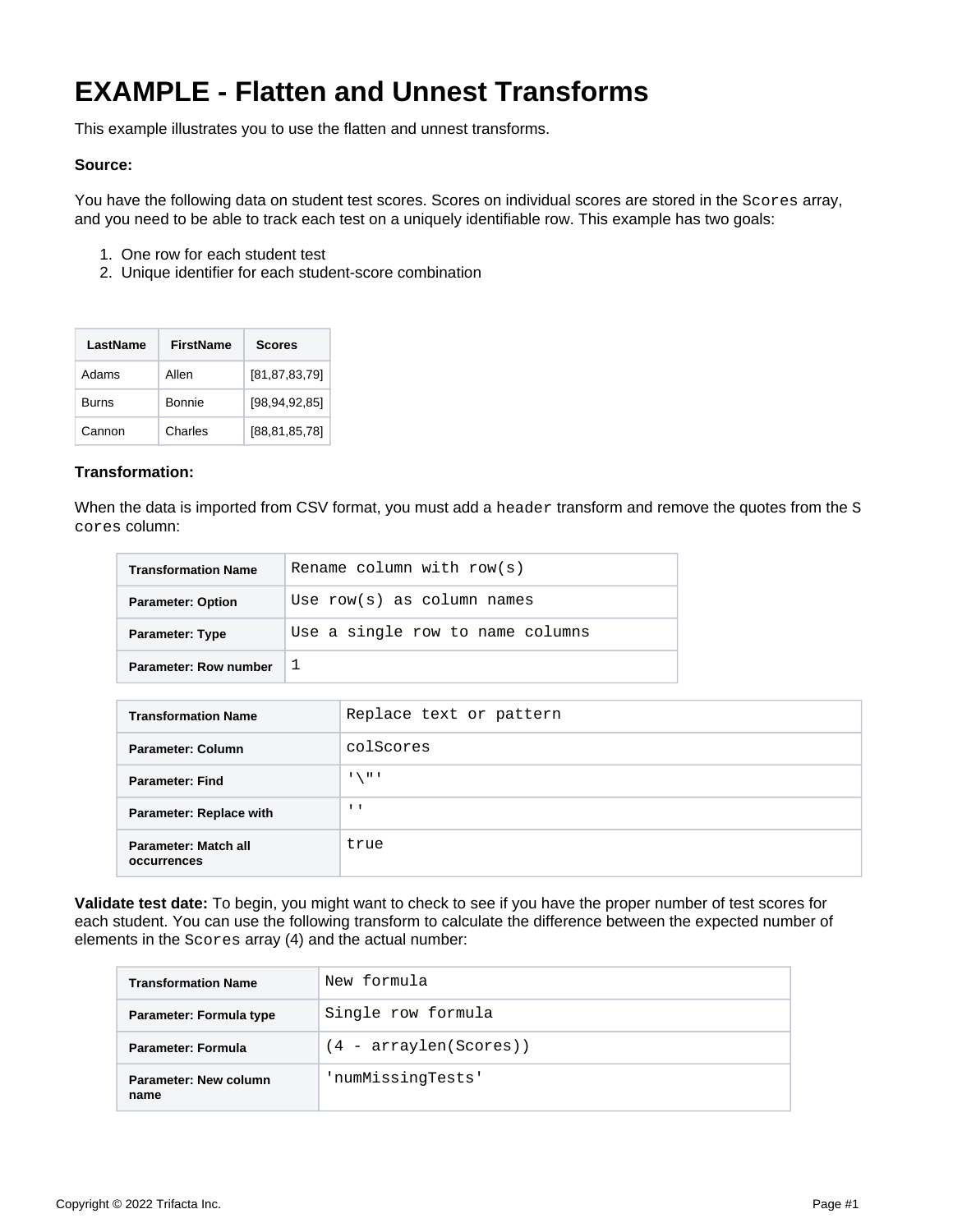When the transform is previewed, you can see in the sample dataset that all tests are included. You might or might not want to include this column in the final dataset, as you might identify missing tests when the recipe is run at scale.

**Unique row identifier:** The Scores array must be broken out into individual rows for each test. However, there is no unique identifier for the row to track individual tests. In theory, you could use the combination of LastName-FirstName-Scores values to do so, but if a student recorded the same score twice, your dataset has duplicate rows. In the following transform, you create a parallel array called Tests, which contains an index array for the number of values in the Scores column. Index values start at 0:

| <b>Transformation Name</b>    | New formula               |
|-------------------------------|---------------------------|
| Parameter: Formula type       | Single row formula        |
| Parameter: Formula            | range(0,arraylen(Scores)) |
| Parameter: New column<br>name | 'Tests'                   |

Also, we will want to create an identifier for the source row using the sourcerownumber function:

| <b>Transformation Name</b>    | New formula        |
|-------------------------------|--------------------|
| Parameter: Formula type       | Single row formula |
| Parameter: Formula            | sourcerownumber()  |
| Parameter: New column<br>name | 'orderIndex'       |

**One row for each student test:** Your data should look like the following:

| LastName     | <b>FirstName</b> | <b>Scores</b>                       | Tests | orderIndex |
|--------------|------------------|-------------------------------------|-------|------------|
| Adams        | Allen            | $[81, 87, 83, 79]$ $[0, 1, 2, 3]$ 2 |       |            |
| <b>Burns</b> | Bonnie           | $[98, 94, 92, 85]$ $[0, 1, 2, 3]$ 3 |       |            |
| Cannon       | Charles          | $[88, 81, 85, 78]$ $[0, 1, 2, 3]$ 4 |       |            |

Now, you want to bring together the Tests and Scores arrays into a single nested array using the arrayzip fun ction:

| <b>Transformation Name</b>        | New formula               |
|-----------------------------------|---------------------------|
| <b>Parameter: Formula</b><br>type | Single row formula        |
| <b>Parameter: Formula</b>         | arrayzip([Tests, Scores]) |

#### Your dataset has been changed:

| LastName | FirstName | <b>Scores</b>                       | Tests | orderIndex | column1                       |
|----------|-----------|-------------------------------------|-------|------------|-------------------------------|
| Adams    | Allen     | $[81, 87, 83, 79]$ $[0, 1, 2, 3]$ 2 |       |            | [[0,81],[1,87],[2,83],[3,79]] |
| Adams    | Bonnie    | $[98, 94, 92, 85]$ $[0, 1, 2, 3]$ 3 |       |            | [[0,98],[1,94],[2,92],[3,85]] |
| Cannon   | Charles   | $[88, 81, 85, 78]$ $[0, 1, 2, 3]$   |       | -4         | [[0,88],[1,81],[2,85],[3,78]] |

Use the following to unpack the nested array: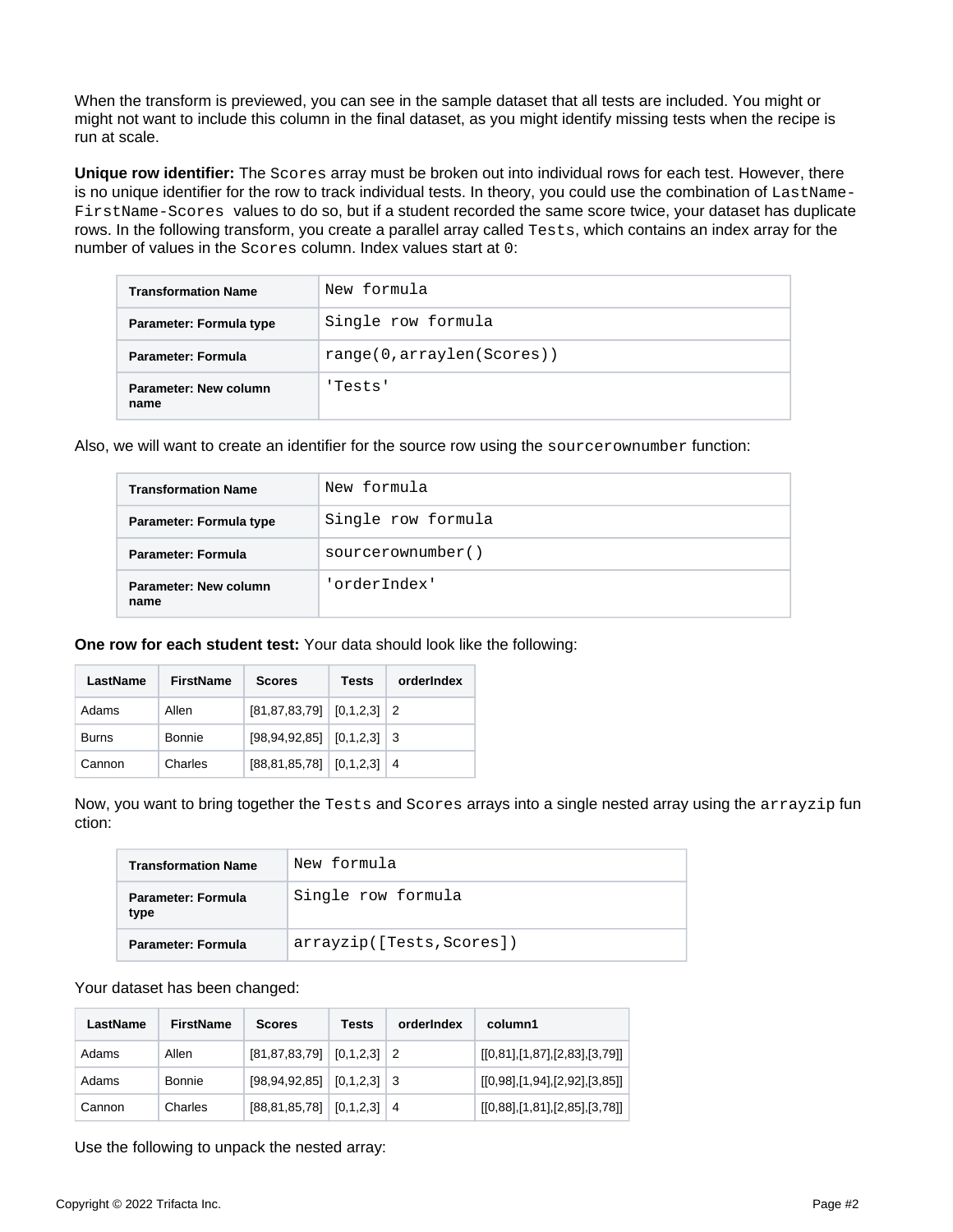| <b>Transformation Name</b> | Expand arrays to rows |
|----------------------------|-----------------------|
| Parameter: Column          | column1               |

Each test-score combination is now broken out into a separate row. The nested Test-Score combinations must be broken out into separate columns using the following:

| <b>Transformation Name</b>          | Unnest Objects into columns |
|-------------------------------------|-----------------------------|
| Parameter: Column                   | column1                     |
| <b>Parameter: Paths to elements</b> | , ' [ 0 ] ' , ' [ 1 ] ' ,   |

After you delete column1, which is no longer needed you should rename the two generated columns:

| <b>Transformation Name</b>    | Rename columns |
|-------------------------------|----------------|
| <b>Parameter: Option</b>      | Manual rename  |
| Parameter: Column             | column 0       |
| Parameter: New column<br>name | 'TestNum'      |

| <b>Transformation Name</b>    | Rename columns |  |  |  |
|-------------------------------|----------------|--|--|--|
| <b>Parameter: Option</b>      | Manual rename  |  |  |  |
| Parameter: Column             | column 1       |  |  |  |
| Parameter: New column<br>name | 'TestScore'    |  |  |  |

**Unique row identifier:** You can do one more step to create unique test identifiers, which identify the specific test for each student. The following uses the original row identifier OrderIndex as an identifier for the student and the TestNumber value to create the TestId column value:

| <b>Transformation Name</b>    | New formula                 |  |  |
|-------------------------------|-----------------------------|--|--|
| Parameter: Formula type       | Single row formula          |  |  |
| <b>Parameter: Formula</b>     | (orderIndex * 10) + TestNum |  |  |
| Parameter: New column<br>name | 'TestId'                    |  |  |

The above are integer values. To make your identifiers look prettier, you might add the following:

| <b>Transformation Name</b> | Merge columns        |
|----------------------------|----------------------|
| <b>Parameter: Columns</b>  | 'TestId00', 'TestId' |

**Extending:** You might want to generate some summary statistical information on this dataset. For example, you might be interested in calculating each student's average test score. This step requires figuring out how to properly group the test values. In this case, you cannot group by the LastName value, and when executed at scale, there might be collisions between first names when this recipe is run at scale. So, you might need to create a kind of primary key using the following: